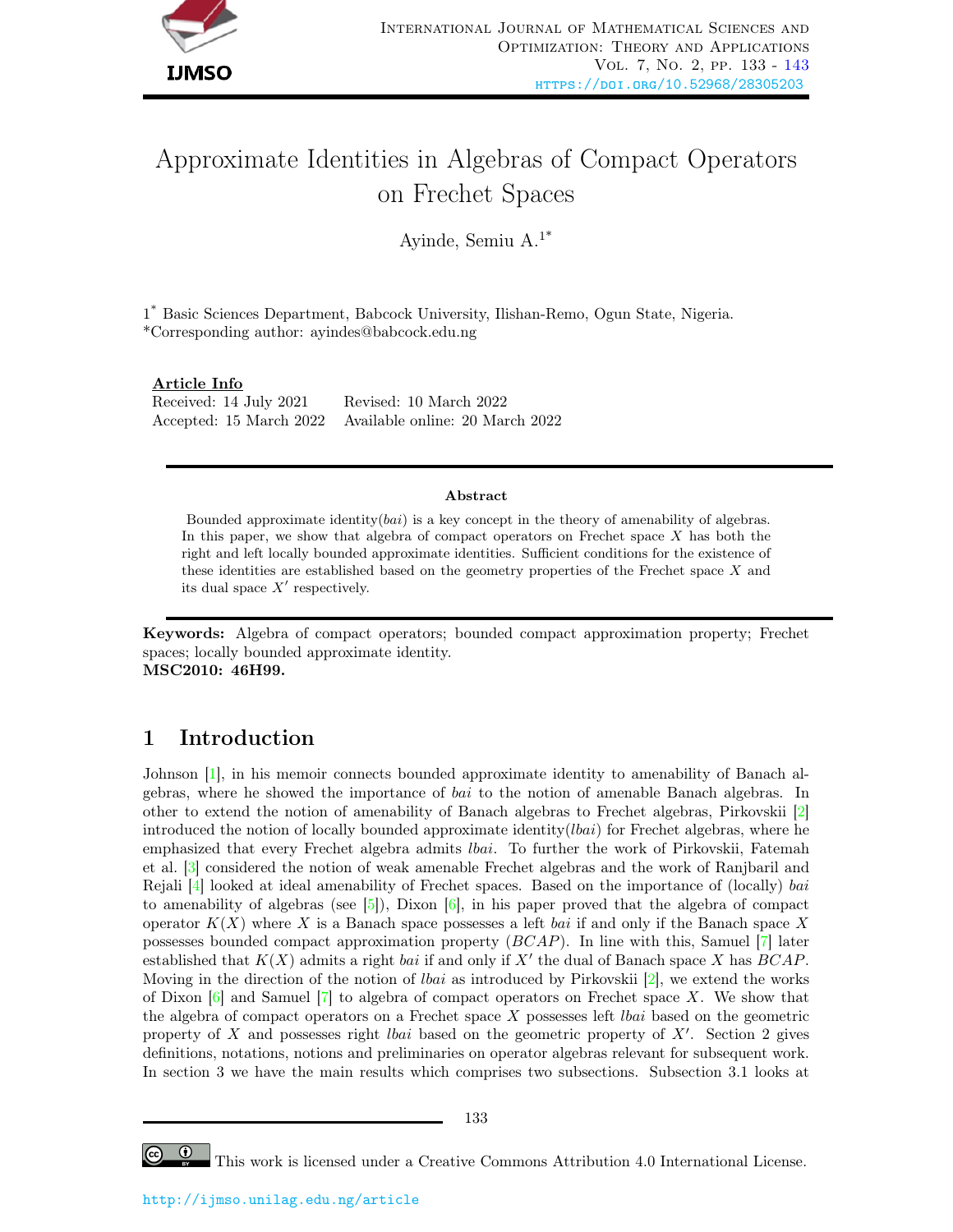

some results on the algebras of operators that have direct bearing to the work. In subsection 3.2, we use the geometry properties of the Frechet space X and its dual space  $X'$  to show that  $K_I(X)$ , the algebra of compact operators on a Frechet space X possesses right and left locally bounded approximate identities

# 2 Preliminaries

Here, we consider some definitions, notions, notations and results that are of interest to this work. We also give concepts and results on linear operators and algebra of operators on locally convex spaces( $lcs$ ). For detail see [8-[16\]](#page-10-9).

A topological linear space  $X$  is referred to as a lcs if it has a local neighbourhood base comprises convex sets. A  $\text{lcs } X$  is referred to as reflexive if it coincides with the continuous dual of its continuous dual space i.e.,  $X = X''$ .

A lcs is called a metrizable lcs if it possesses countable local neighbourhood base. A Frechet space X is a complete, metrizable lcs.

A is a topological algebra  $(ta)$  if and only if it is an algebra equipped with a structure of lcs respect to which the product is separately continuous.

A F rechet algebra is a complete topological algebra of which an increasing countable collection  ${p_i : i \in \mathbb{N}}$  of sub-multiplicative continuous seminorms determines its topology.

For a continuous seminorm  $p$  on the  $\text{lcs } X$  and

$$
V = \{ s \in X | p(s) \le 1 \}
$$

a 0-neighbourhood in  $X$ , we define by

$$
V^{0} = \{ t \in X' | \sup_{s \in V} |t(s)| \le 1 \}
$$

the polar of  $V$  in  $X'$  the dual of  $X$ . Set

$$
p'(t) = \sup_{s \in V} |t(s)|
$$

and

$$
V^0 = \{ t | p'(t) \le 1 \}.
$$

Let  $X_1 \supset X_2 \supset X_3 \supset \cdots$  be a sequence of Banach spaces. Then we can have a projective limit lim← $X_k = X$  ( $k = 1, 2, ...$ ) which is a Frechet space and also a space of linear form  $X'_k$  for  $X_k$ . We note that  $X = \bigcap X_k$  while  $X' = \bigcup X'_k$  its dual is a lcs and takes a strong topology.

A Frechet space X is called quasinormable if for each  $n \in \mathbb{N}$  with  $m \geq n$  where for each  $r > 0$  there is a bounded subset  $B_0 \subset X$ , neighbourhoods  $U_m$ ,  $U_n$  with  $U_m \subset B_0 + rU_n$ . Equivalently, if for each equicontinuous set  $B_0 \subset X'$  there is a 0-neighbourhood U in X with  $B_0 \subset U^0$  where topology of Banach space  $X'_{U^0}$  and strong topology on  $X'$  are equal on  $B_0$ 

A net  $(e_{\alpha})_{\alpha\in I}$  in a ta A is a right (left resp.) approximate identity (ai) if  $a = lim_{\alpha}ae_{\alpha}$  (a =  $\lim_{\alpha \in \alpha} e_{\alpha}$  resp.). If a net  $(e_{\alpha})_{\alpha \in I}$  is a left and a right ai, then it is called an approximate identity (ai). A net  $(e_{\alpha})_{\alpha\in I}$  is called a bounded ai (bai) if it is bounded. An algebra A is said to possess a left (right resp.) locally bai (llbai) ((rlbai) resp.) if for each 0-neighborhood  $B \subset A$  and for each finite subset  $R \subset A$  there is some  $c > 0$  where  $b \in cB$  with  $r - br \in B$   $(r - rb \in B)$  for all  $r \in R$ . A is said to possess a lbai if it possesses right lbai and left lbai.

Given a topological algebra A, let Y be an A-bimodule.  $d: A \longrightarrow Y$  is referred to as a *derivation* if  $d(rq) = rd(q) + d(r)q$ ,  $r, q \in A$  and a continuous derivation d is called *inner* if  $d(r) = rq - qr$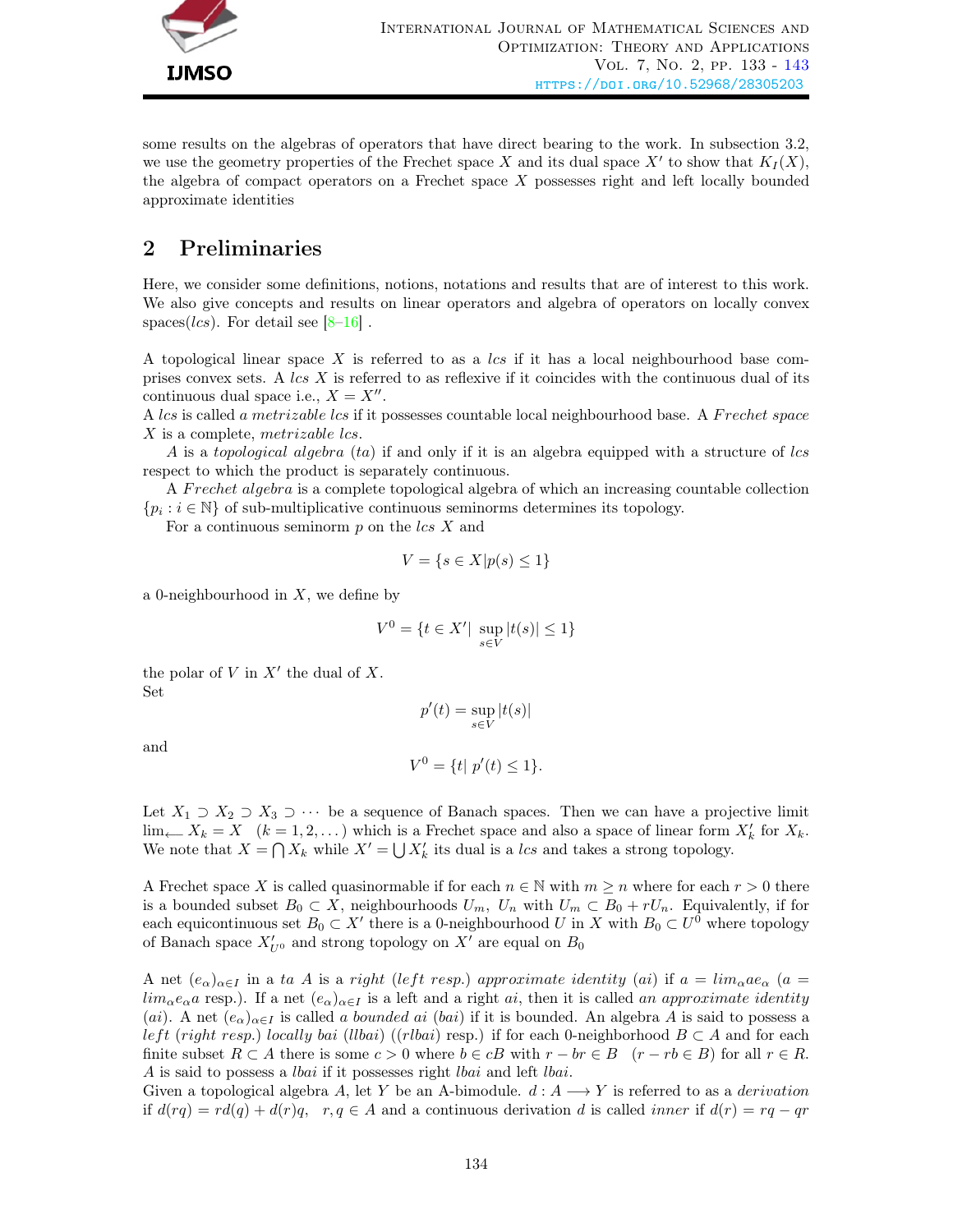

for each  $q \in Y$  and  $r \in A$ .

A Frechet algebra  $A$  is called *amenable* if given an A-bimodule  $Y$ , every continuous derivation from A to the dual bimodule  $Y'$  is inner.

Given lcs X and Y. Let  $T: X \longrightarrow Y$  be a linear operator. Then

- (i)  $T: X \longrightarrow Y$  is called *continuous* if there is U some neighbourhood in X and V a neighbourhood in Y with  $T(U) \subset V$ . We represent the space of continuous linear operators from X to Y as  $L(X, Y)$ .
- (ii)  $T : X \longrightarrow Y$  is called *compact* if there is U some neighbourhood in X where  $T(U)$  is a relatively compact set in Y.  $K(X, Y)$  represents the space of compact operators
- (iii)  $T : X \longrightarrow Y$  is called Montel if for some bounded set B in X,  $T(B)$  is relatively compact in Y.  $M(X, Y)$  represents the space of Montel operators
- (iv)  $T : X \longrightarrow Y$  is called *bounded* if for some neighbourhood U in X,  $T(U)$  is bounded in Y. Space of bounded operators is represented by  $LB(X, Y)$
- (v) A family,  $\mathcal{U}(X, Y)$  of operators associated to each pair of X and Y is called an *operator ideal* if (a)  $\mathcal{U}(X, Y)$  is a non-zero subspace of  $L(X, Y)$ ; (b)  $RTS \in \mathcal{U}(X_0, Y_0)$  whenever  $R \in L(Y, Y_0)$ ,  $T \in \mathcal{U}(X, Y)$  and  $S \in L(X_0, X)$  for spaces  $X_0, X, Y_0$  and Y.
- (vii) The operator ideal  $\mathcal{U}(\mathcal{X}, \mathcal{Y})$  is closed if  $\mathcal{U} = \overline{\mathcal{U}}$ .

A lcs X is said to possess the BAP if there exists an equicontinuous net  $\{T_j\}_j \subset L(X)$ with  $dimT_i(x)$  finite for every  $j \in J$  and  $limT_i(s) = s$  for every  $s \in X$ .

A Frechet space  $X$  is said to have an unconditional partition of the identity (UPI) if for a sequence  $\{T_n\}_n$  of continuous linear operators  $T_n: X \longrightarrow X$  we have  $dim T_n(X)$  finite and  $\sum_i (T_i s) = s$  where convergence is unconditional,  $s \in X$ 

A Frechet space X is said to possess the BCAP if and only if there is a sequence  $\{T_n\}_n$  of compact operators where  $dim(T_n(s)) < \infty$  for every  $n \in \mathbb{N}$  and  $lim_{n\to\infty}T_n(s) = s$  for each  $s \in X$ .

Let a Frechet space X have a UPI. We have that for continuous seminorm  $p$  on X and a sequence  ${T_i}_i$  of continuous linear operators,  $\sum_i p(T_i s) < \infty \ \forall \ s \in X$ .

For a Frechet (barreled) space  $X, U = \{s | \sum_i p(T_i s) \leq 1\}$  is a 0-neighbourhood in X. Hence, if  $\{p_i\}_{i\in\mathbb{N}}$  is a fundamental system of 0-neighbourhoods for X, then for all k, we have j and  $c > 0$  for which

$$
\sum_{i} p_k(T_i s) \le c p_j(s),\tag{i}
$$

 $s \in X$  and so

$$
\sum_{i} |\lambda(T_i s)| \le c p'_k(\lambda) p_j(s)
$$
 (ii)

 $\lambda \in X', s \in X$  and  $p'_k(\lambda) = \sup\{|\lambda(s)| : p_k(s) \leq 1\}.$ 

**Remark 2.1.** The following implications hold:  $UPI \implies BAP \implies BCAP$ . See ([\[17\]](#page-10-10), p.181) and  $( |18|, p.826).$ 

We consider next the operator algebra  $L(X)$  where X is a lcs.

**Remark 2.2.** The algebra  $L(X)$  where X is a lcs has no locally convex topology with jointly continuous multiplication, (see [\[16\]](#page-10-9)). The importance of operator algebra  $L(X)$  to the operator theory led to the search for subalgebra of  $L(X)$  that can enjoy the locally convex topology with jointly continuous multiplication. In view of this, the definitions of an operator algebra and of a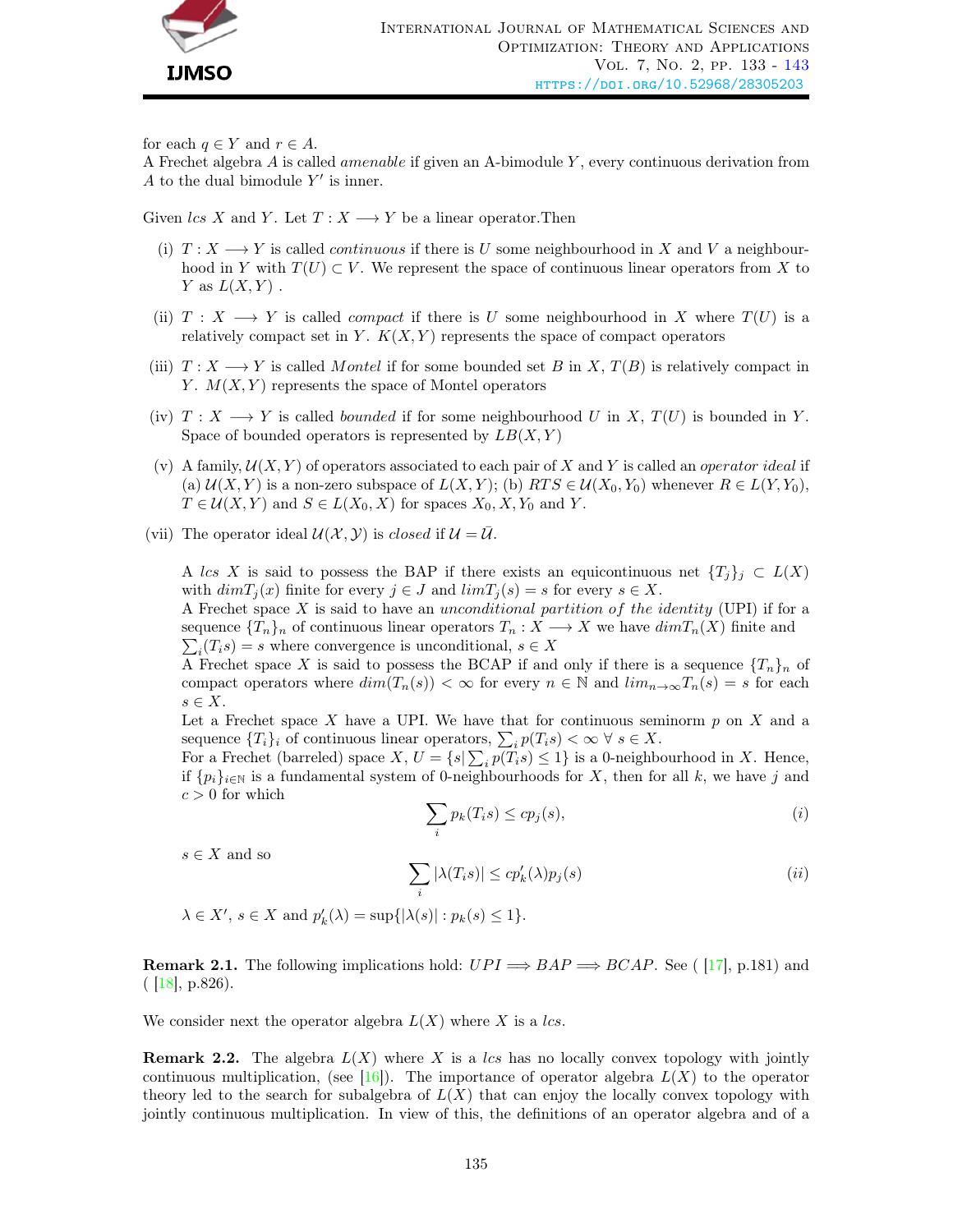

topologizable operator with some other notable results are presented here. For details see  $[8,9,16]$  $[8,9,16]$  $[8,9,16]$ . The following definitions and theorems can be found in  $[16]$ .

**Definition 2.3.** Let X be a lcs. A unital subalgebra  $A \subset L(X)$  which is a lcs is an operator algebra on X such that

$$
(T, s) \longmapsto Ts \tag{iii}
$$

is jointly continuous from  $A \times X \to A$ . We present this in form of defining family of continuous seminorms. Suppose that A is an algebra of operators on X. If  $(p_\alpha)_{\alpha \in I}$  is a family of continuous seminorm on X and  $(p_\beta)_{\beta \in I}$  is a family of continuous seminorm on A, then (iii) has the same meaning as: For each

$$
\alpha \in I, \exists \alpha' = \alpha'(\alpha), \beta = \beta(\alpha) > 0
$$

where

$$
p_{\alpha}(Ts) \leq p_{\beta}(T)p_{\alpha'}(s) \,\forall T \in A
$$

and  $\forall s \in X$ .

**Definition 2.4.**. Let X be a lcs. An operator T in  $L(X)$  can be topologized if it is a member of some operator algebra on X.

**Remark 2.5.** Subalgebra of  $L(X)$  can be treated as an operator algebra with different topologies. The following result established that a unital lc algebra is topologically isomorphic with some operator algebra.

**Theorem 2.6.** Let A be a unital lc algebra. Then A is topologically isomorphic with some operator algebra.

Let  $L_I(X)$  denote the operator algebra endowed with lc topology such that it is a locally multiplicatively convex algebra where I represents any family of continuous seminorm for the topology of a lcs X. Then the following theorem is identical with Theorem 2.6.

**Theorem 2.7.** Let A ba a unital m-convex algebra. Then A is topologically isomorphic with some operator algebra of the form  $L_I(X)$ .

**Remark 2.8.** We shall give  $L_I(X)$  a topology and consider its algebra. For details see [\[8\]](#page-10-8) and [\[9\]](#page-10-12). Let  $\{p_{\alpha} : \alpha \in I\}$  be a collection of continuous seminorms on a lcs X, we define family  $\{eV_\alpha : \alpha \in I, \ \epsilon > 0\}$  where  $(V_\alpha = \{s \in X | p_\alpha(s) \leq 1\})$  is the base of 0-neighbourhood for the topology on X.

Hence, the collection of linear operators  $T : X \longrightarrow X$  denoted by  $L_I(X)$  is an algebra of operators given that for a real number  $c_{\alpha} > 0$  there exists  $TV_{\alpha} \subset c_{\alpha,T} V_{\alpha}$  for all  $\alpha \in I$ .

For each  $p_{\alpha} \in \{p_{\alpha} : \alpha \in I\}$  the real valued function  $p_{\alpha}$  on  $L_I(X)$  defined by  $p_{\alpha}(T) = \inf\{\lambda_{\alpha,T} :$  $p_{\alpha}(Ts) \leq \lambda_{\alpha,T} p_{\alpha}(s) \ \forall \ s \in X$ } = sup<sub>s∈X</sub>{ $p_{\alpha}(Ts) : p_{\alpha}(s) \leq 1$ } is a seminorm.

Addition on  $L_I(X)$  is defined pointwise with multiplication being defined by composition. Since we are familiar with the fact that  $L<sub>I</sub>(X)$  is a lcs, we shall only verify that the operator seminorm is submultiplicative. For  $T_1, T_2 \in L_I(X)$ 

$$
p_{\alpha}(T_1T_2) = \sup_{s \in X} \{p_{\alpha}(T_1T_2s) : p_{\alpha}(s) \le 1\}
$$
  
\n
$$
\le \sup_{s \in X} \{p_{\alpha}(T_1)p_{\alpha}(T_2s) : p_{\alpha}(s) \le 1\}
$$
  
\n
$$
\le \sup_{s \in X} \{p_{\alpha}(T_1)p_{\alpha}(T_2)p_{\alpha}(s) : p_{\alpha}(s) \le 1\}
$$
  
\n
$$
= p_{\alpha}(T_1)p_{\alpha}(T_2)
$$
  
\n
$$
\therefore p_{\alpha}(T_1T_2) \le p_{\alpha}(T_1)p_{\alpha}(T_2).
$$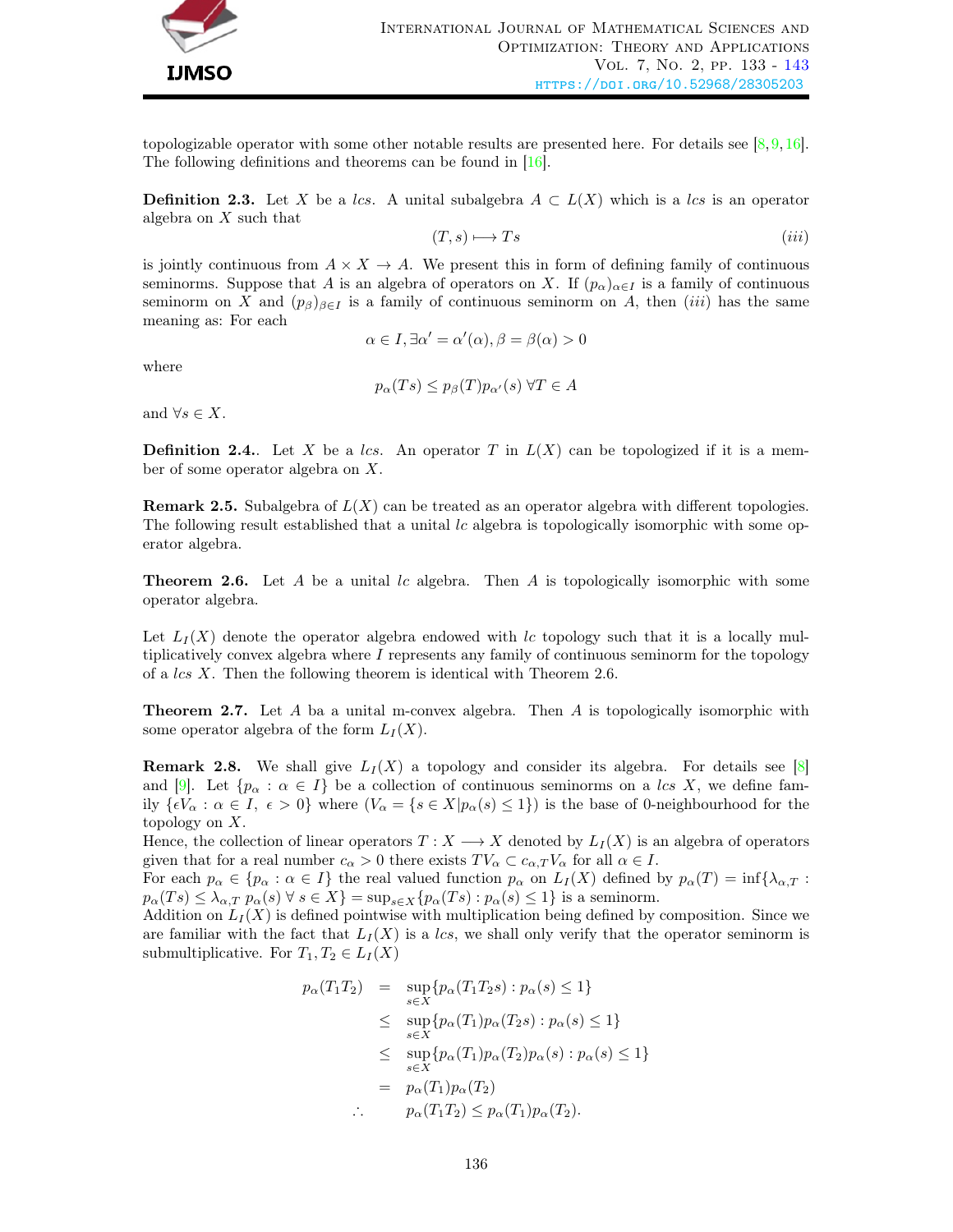

This shows that we can have the following relation

$$
p_{\alpha}(Ts) \leq p_{\alpha}(T)p_{\alpha}(s) \ \forall \ T \in L_I(X) \ \alpha \in I \text{ and } s \in X.
$$

Set  $\beta_{\alpha} = \{T \in L_I(X) : TV_{\alpha} \subset V_{\alpha}\}.$ The following topology is given to  $L_I(X)$  as base of 0-neighbourhood.

$$
\left\{ \epsilon \bigcup_{j=1}^{k} \beta_{\alpha_j} | \epsilon > 0 \; \alpha_j \in I, \; k \text{ is finite} \right\}
$$

We note that  $\beta_{\alpha} = \{T \in L_I(X) : p_{\alpha}(T) \leq 1\}.$ 

Hence, the family  $\{p_\alpha : \alpha \in I\}$  of continuous seminorm is defined on  $L_I(X)$ . Under this topology,  $L_I(X)$  become a Hausdorff locally convex topological algebras. Suppose X is Frechet, then  $L_I(X)$ becomes a complete locally multiplicatively convex algebra

### 3 Main Results

In subsection 3.1, we first establish some results on the algebra of compact operators on locally convex spaces. Subsection 3.2 considers the existence of llbai and rlbai for algebras of compact operators on Frechet space.

#### 3.1 Algebras of operators

We establish here some results on algebras of operators on locally convex spaces that are of interest to our work in this paper.

The following result identifies  $L_I(X')$  with the direct limit of inductive system of operators.

**Theorem 3.1.1.** Suppose  $X'$  is the dual of a Frechet space  $X$ , there exists a bijection between operators on  $X'$  and the strict inductive limit of the inductive system of continuous linear operators of Banach spaces.

*Proof.* Let  $i, j \in I$  such that  $j \geq i$ , we define a map  $f_{ij} : X_i \longrightarrow X_j$  such that  $U_i \subset U_j$  where  $U_i$  and  $U_j$  are 0-neighbourhoods in  $X_i$  and  $X_j$  respectively and  $f_{ij}$  is continuous with  $\{X_i\}_i$  being family of Banach spaces. Hence, we identify  $X'$  as the strict direct limit of sequence of Banach spaces  $\{X_i\}$ . That is  $X' = \lim_{i \to \infty} X_i = \bigcup X_i = X'$   $(i = 1, 2, ...)$  with  $f_{ij} \circ f_{jk} = f_{ik}$  satisfied for  $j \geq i, k \geq j$ . X' is endowed with strict inductive limit topology where  $f_i: X_i \longrightarrow X'$  is continuous such that  $f_i(s_i) = s'$  and  $f_{ij}(s_i) = s_j$ . Hence, X' is a complete lcs. We identify X' as the dual of a Frechet space X.

Moreover, given  $i \in I$ . Let  $T_i: D(T_i) \subset X_i \longrightarrow X_i$ .  $\{T_i : i \in I\}$  can be seen as an inductive system of operators in such a way that for  $s_i \in D(T_i) \subset X_i$  and  $i > j$ .

$$
T_i(f_{ji}(s_j)) = f_{ji}(T_j(s_j)).
$$

We then define T' as the inductive limit of the inductive system  $\{D(T_i) : i \in I\}$  using  $T'(s') =$  $f_i(T_i(s_i))$  or  $f_i^{-1}(T'(s')) = T_i(f_i^{-1}(s'))$  where  $s' \in D(X')$  with  $i \in I$ . Therefore, we refer to  $T'$  as the direct limit of  $\{T_i : i \in I\}$ . We have that T' is a linear operator. Hence, for each  $i, T_i \in L(X_i)$ , there exists  $T' \in L_I(X')$ .

In the sequel, we finally have the following relation.  $T \in L_I(\lim_{\leftarrow} X_i) = L_I(X)$  and  $T' \in$  $L_I(\lim_{\longrightarrow} X_i) = L_I(X').$ 

Remark 3.1.2.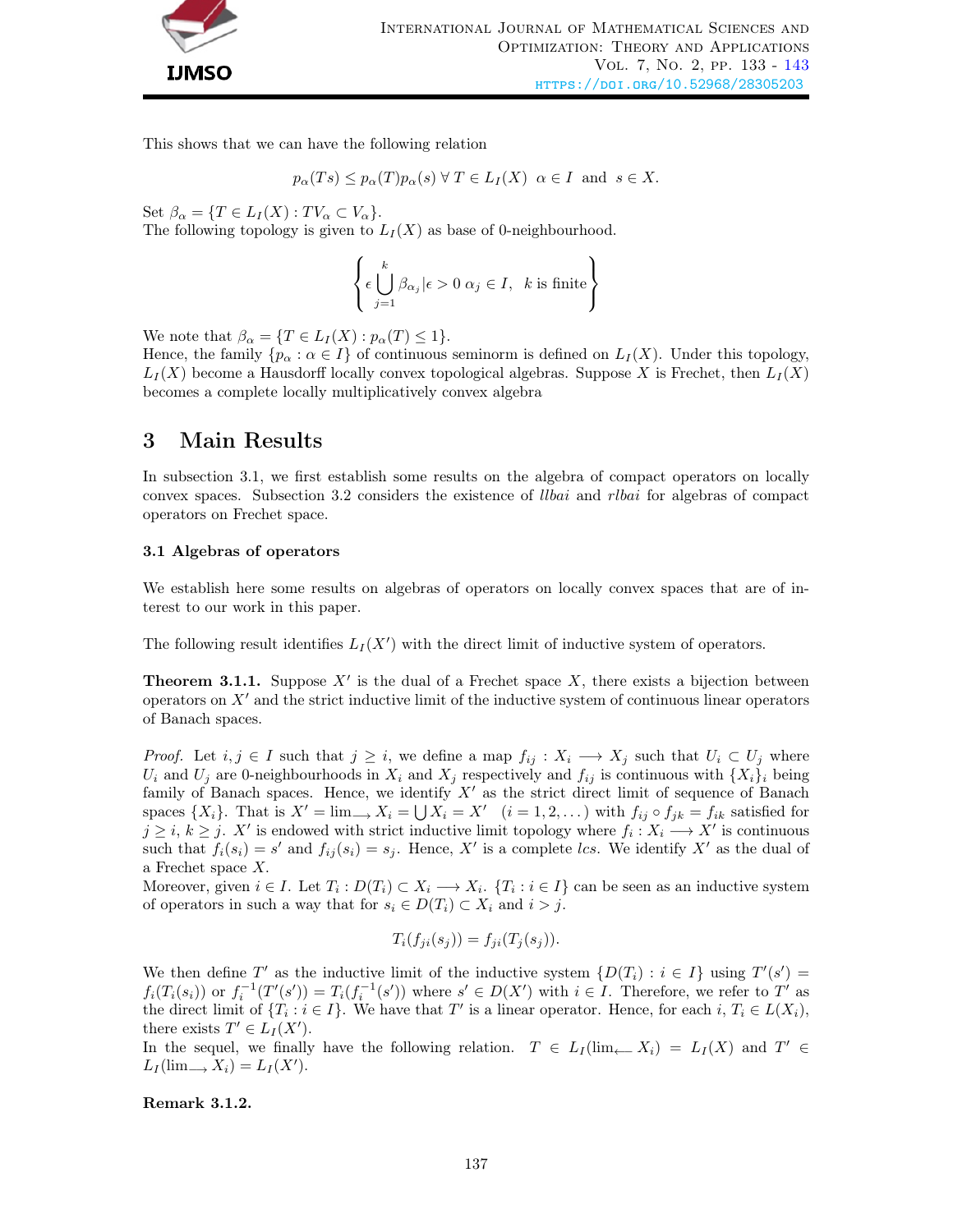

- (i) Note that the following inclusion suffices.  $K_I(X, Y) \subseteq M_I(X, Y) \subseteq L_I(X, Y)$  and  $K_I(X, Y) \subseteq$  $LB_I(X, Y) \subseteq L_I(X, Y)$
- (ii) Given that X, Y and Y<sub>0</sub> are Frechet spaces and define  $R \in LB_I(X, Y_0)$  and  $S \in M_I(Y_0, Y)$ then, the following map commutes.

$$
S \circ R : X \longrightarrow Y_0 \longrightarrow Y
$$

. Hence,  $S \circ R = T \in K_I(X, Y)$ .

**Proposition 3.1.3.** Suppose X and Y are Frechet spaces where  $X_0$  and  $Y_0$  are subspaces of X and Y respectively. Let X be quasi normable and Y be reflexive. If  $R \in LB_I(X_0, X) \subseteq L(X_0, X)$  and  $S \in M_I(Y, Y_0) \subseteq L(Y, Y_0)$ , then the algebra of compact operators  $K_I(X, Y)$  is an ideal in  $L_I(X, Y)$ . *Proof.* Suppose  $R \in LB_I(X_0, X)$ ,  $S \in M_I(Y, Y_0)$  and  $T \in K_I(X, Y)$ . We need to show that  $K_I(X, Y)$  is an ideal.

Since  $K_I(X, Y) \subseteq L_I(X, Y)$ , it is not empty.

By definition, there exists some neighbourhood  $U_0 \subset X_0$  and a bounded subset  $B \subset X$  such that

$$
RU_0 \subset B,\tag{i}
$$

Since X is quasi normable, there are 0-neighbourhoods U and V with  $V \subset U$  such that for every  $\epsilon > 0$  we have  $V \subset B + \epsilon U$ . Hence, by definition there exists a compact set  $W \subset Y$  where TV is relatively compact in Y .That is

$$
TV \subset W,\tag{ii}
$$

Lastly, since Y is reflexive, the relatively compact set  $TV$  is a bounded set in Y. Hence, there exists by definition a compact set  $G \subset Y_0$  where  $S(TV)$  is relatively compact in  $Y_0$ . That is

$$
S(TV) \subset G. \tag{iii}
$$

From relations (i) and (ii),  $RU_0 \subset B + \epsilon U$ . Hence,

$$
T(RU_0) \subset W,\tag{iv}
$$

From relations (*iii*) and (*iv*), since  $T(RU_0)$  is relatively compact, which implies that it is bounded in a reflexive Frechet space  $Y$ . Hence,

$$
ST(RU_0) \subset G. \tag{v}
$$

This implies that  $STR \in K_I(X_0, Y_0)$ . There fore,  $K_I(X, Y)$  is an ideal.  $\square$ 

**Theorem 3.1.4.** Let X and Y be Frechet spaces, where X is quasi normable and Y is reflexive, then  $K_I(X, Y)$  is a closed subspace of  $L_I(X, Y)$ .

*Proof.* There is a uniform convergence topology  $\tau$  on set given to  $L_I(X, Y)$  as a result of continuity of linear operators in  $L_I(X, Y)$ . Let  $\lambda, \gamma \in \text{with } T_1, T_2 \in K_I(X, Y)$ . Let  $(s_i)_{i=1}^{\infty}$  be a sequence in X. Since  $T_1$  and  $T_2$  are compact operators, then, we let  $\{s_{ij}\}_j^{\infty}$  be a convergent subsequence generated by  $T_1$  and  $\{s_{jk}\}_k^{\infty}$  be a convergent subsequence of  $\{s_{ij}\}_j^{\infty}$  generated by  $T_2$ . Then, we have  $\{(\lambda T_1 + \gamma T_2)\}_{k=0}^{\infty}$  to be a convergent subsequence in Y.  $\lambda T_1 + \gamma T_2 \in K_I(X, Y)$  since  $K_I(X, Y)$ is a Frechet space. With this, we next show that  $K_I(X, Y)$  is closed.

Let  $T_n \in K_I(X, Y)$  for  $n \geq 1$  and  $\lim_{n \to \infty} T_n = T \in L_I(X, Y)$ . If we can show that T is a compact operator, we are done. Suppose set  $B_0$  is bounded in X. Since X is quasi normable, there are 0-neighbourhoods V and U with  $V \subset U$  and  $r > 0$  such that  $V \subset B_0 + rU$ . We need to establish relative compactness of  $T(V)$ . Similarly, for every  $r > 0$  we have  $T(V) \subset T(B_0) + rT(U)$ .  $T(B_0)$  is bounded in Y. Let  $T(U) = U_0$  in Y. Let  $V_0$  and  $W_0$  be 0-neighborhoods in Y such that  $V_0 + V_0 + V_0 \subset U$  and  $W_0 \subset V_0$ . Hence, there is a set  $F \subset T(B_0)$  which is finite in Y where  $T_N s - Ts \in F + rV_0$  and  $T_1, \ldots, T_N \in F$ , since  $T_N V$  is bounded and relatively compact by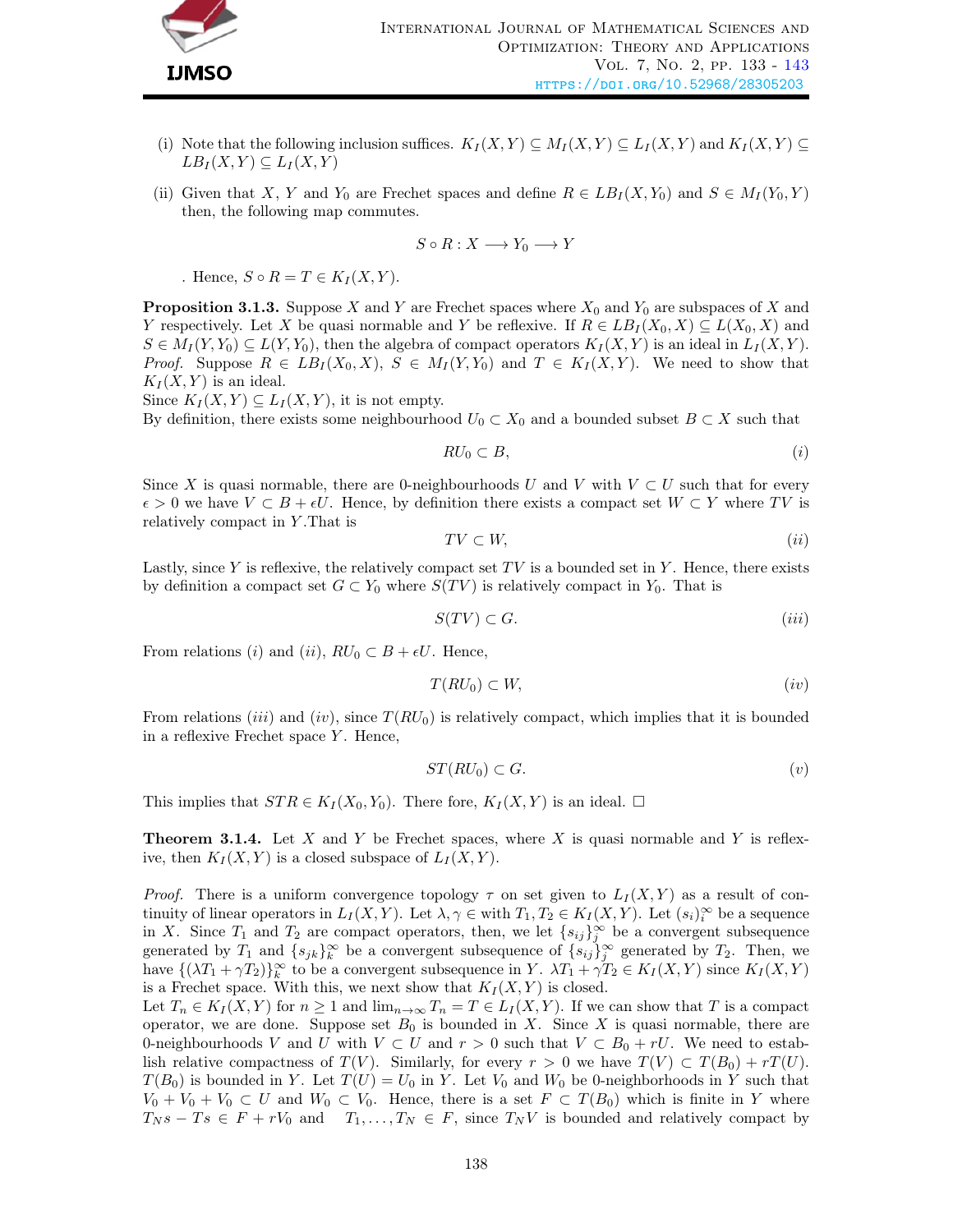

definition. Let  $\{t_j\}_{j=1}^{\infty} = \{T_N s_j\}_{j=1}^{\infty}$  such that  $\{t_j\}_{j=1}^m$  is a finite cover for  $T_N(V)$ , for some  $N > 0$ . Now for all  $s \in V$ ,  $(T_N s_j - T_N s) \in F + rW_0$ . Then,

 $(Ts_j - Ts) = (Ts_j - T_Ns_j + T_Ns_j - T_Ns + T_Ns - Ts)$  $= ((T - T_N)s_i) + (T_N s_i - T_N s) + (T_N - T)s)$  $\in (F + rV_0) + (F + rW_0) + (F + rV_0) \subseteq F + r(V + W_0 + V)$  $\subset F + rU$ 

i.e.  $(Ts_i - Ts) \in (F + rU)$ . Since  $T(B_0)$  is relatively compact, there exists a compact set  $K_r$ such that  $(Ts_j - Ts) \in (F + rU) \subset (T(B_0) + rU_0) \subset K_r + rU_0$ . Hence,  $T(V)$  is relatively compact so  $T \in K_I(X, Y)$ . **Corollary 3.1.5.** Suppose X is a Frechet space, then a closed two sided ideal of  $L_I(X)$  is  $K_I(X)$ .

**Definition 3.1.6.** Let X and Y be Frechet spaces. For  $T \in L_I(X, Y)$ , an adjoint of T is an operator  $T' \in L_I(Y', X')$ . We shall use the notation  $\langle s, s' \rangle = s'(s)$  for  $s' \in X'$  and  $\lambda \in Y'$  define  $T'$ so that  $\langle s, T'(\lambda) \rangle = \langle Ts, \lambda \rangle$  whereby  $(T' \lambda)(s) = \lambda(Ts)$  for all  $s \in X, \lambda \in Y'$ .

#### 3.2 Existence of Locally Bounded Approximate Identities

We shall look at some results that establish bounded compact approximation properties for Frechet space X and its dual space  $X'$  which consequently give rise to the existence of locally bounded approximate identity for  $K_I(X)$ .

The Frechet space X considered here is reflexive and quasi normable.

**Proposition 3.2.1.** Suppose  $X$  is a Frechet space. An UPI for  $X$  implies an UPI for  $X'$ .

*Proof.* Let a Frechet space  $X$  has UPI. That is, for a continuous linear sequence of operators  $\{T\}_i \subset L_I(X)$  with  $\dim(T_i(s)) < \infty$  and  $i \in \mathbb{N}$ , we have  $\sum_i^n T_i(s) = s$ . Let  $s_i$  converge to s weakly in  $X$ . Then, we have

$$
\sum_i T_i(s_i - s) = \sum_i (T_i s_i - T_i s) \longrightarrow 0.
$$

Hence, from section 2 inequality (*i*), we have for all k there exists j and  $c > 0$  such that

$$
\sum_{i} p_k(T_i(s_i - s)) \leq c p_j(s_i - s).
$$

Therefore,

$$
|cp_j(s_i) - cp_j(s)| \geq |\sum_i p_k(T_i(s_i)) - \sum_i p_k(T_i(s))|
$$
  

$$
\leq \sum_i p_k(T_i(s_i - s)) \leq cp_j(s_i - s),
$$

Hence,

$$
\left|\sum_{i} p_k(T_i(s_i)) - \sum_{i} p_k(T_i(s))\right| \leq c p_j(s_i - s).
$$

Then for  $\lambda \in X', s \in X$  we have

$$
|cp'_{k}(\lambda)p_{j}(s_{i})| - |cp'_{k}(\lambda)p_{j}(s)| \geq \sum_{i} |\lambda(T_{i}(s_{i})| - \sum_{i} |\lambda(T_{i}(s)| \leq \sum_{i} |\lambda(T_{i}(s_{i} - s))|
$$
  

$$
\leq cp'_{k}(\lambda)p_{j}(s_{i} - s)
$$

i.e  $\sum_i |\lambda(T_i(s_i))| - |\lambda \sum_i T_i(s)| \le c p'_k(\lambda) p_j(s_i - s).$ Since the summation is over  $i$  and also since  $X$  has UPI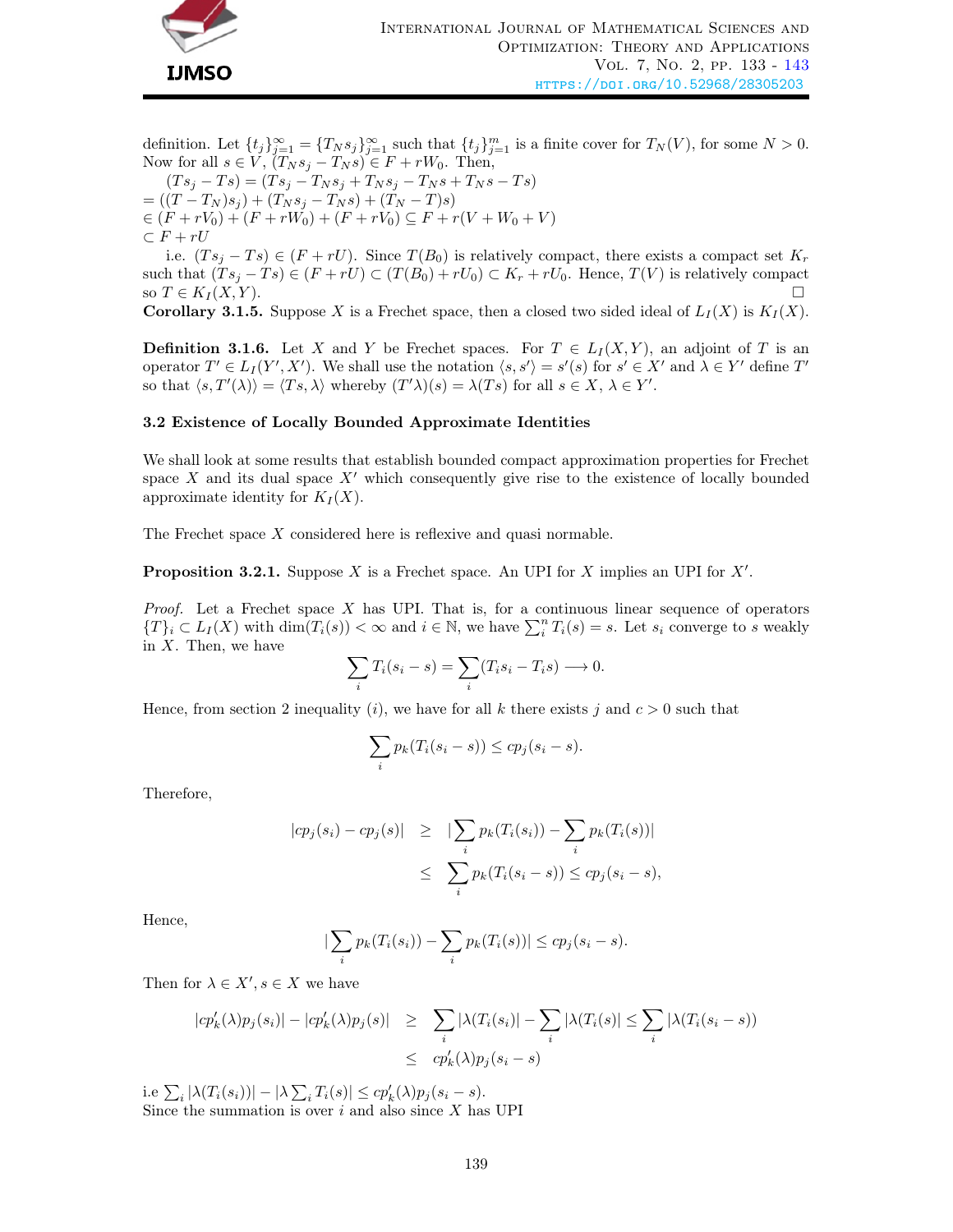

i.e.  $\sum_i T_i s = s$ , we then have

$$
\sum_{i} |\lambda(T_i(s_i)| - |\lambda \sum_{i} T_i(s)| \le c p'_k(\lambda) p_j(s_i - s)
$$

then,

$$
\sum_{i} |\lambda(T_i(s_i))| - |\lambda(s)| \leq c p'_k(\lambda) p_j(s_i - s)
$$
\n<sup>(\*)</sup>

Let define an operator  $T'_i : X' \to X'$  from Theorem 3.1.1 such that  $T'_i(\lambda s_i) = \lambda(T_i(s_i))$  where  $\lambda \in X'.$ 

(∗) now becomes

$$
\sum_{i} |T'_{i}(\lambda s_{i})| - |\lambda(s)| \leq cp'_{k}(\lambda)p_{j}(s_{i} - s)
$$
  
\n
$$
|cp'_{k}(\lambda)p_{j}(s_{i})| - |cp'_{k}(\lambda)p_{j}(s)| \geq \sum_{i} |T'_{i}(\lambda s_{i})| - |\lambda(s)|
$$
  
\n
$$
\leq |\sum_{i} T'_{i}(\lambda s_{i}) - \lambda(s)| \leq cp'_{k}(\lambda)p_{j}(s_{i} - s).
$$

This implies that

$$
|\sum_i T'_i(\lambda s_i) - \lambda(s)| \le c p'_k(\lambda) p_j(s_i)
$$

Let  $\epsilon = \max(m, cp'_k(\lambda)p_j(s_i))$  for  $m > 0$ 

$$
\therefore \quad |\sum_i T'_i(\lambda s_i) - \lambda(s)| \le \epsilon
$$

Hence, it implies that

$$
\sum_i T'_i(\lambda s_i) - \lambda s \longrightarrow 0.
$$

 $T_i'(\lambda s) - \lambda s = 0$ 

 $\sum$ i

For  $s \in X$ , we have

that is, 
$$
\frac{1}{2}
$$

$$
\sum_i T'_i(\lambda s) = \lambda s \text{ for } \lambda(s) \in X'.
$$

Therefore  $X'$  has an UPI.  $\Box$ .

**Proposition 3.2.2.** Suppose X is a Frechet space, the BCAP for  $X'$  implies the BCAP for X.

*Proof.* Let  $X'$  has the BCAP, then we have a compact operator

$$
T':X'\longrightarrow X'
$$

. Define an operator

$$
T:X\longrightarrow X
$$

. We shall show first that  $T$  is compact. Since  $X$  is quasi normable, there exists 0 neighbourhoods U, V and a bounded set  $B_0$  and  $r > 0$  such that

$$
V \subseteq B_0 + rU
$$

. Hence

$$
T(V) \subseteq T(B_0) + rT(U)
$$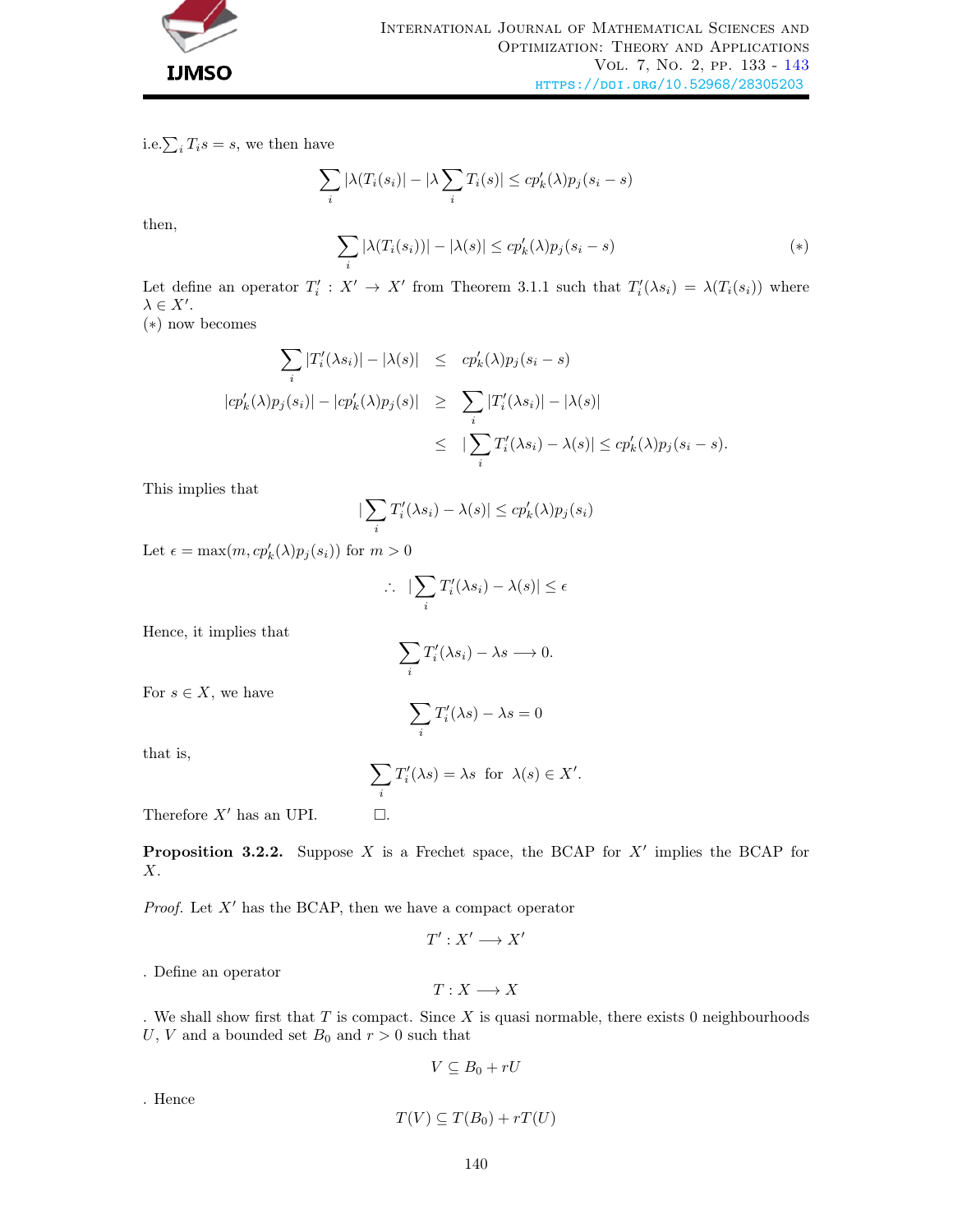

. Define

$$
T'' : X'' \longrightarrow X''
$$

. Since  $X'$  is a strong dual of X, every bounded set  $B_0$  is equicontinuous in the strong bidual topology on X''. Therefore, the set  $T''(B_0)$  which is a subset of X is relatively compact in X''. Furthermore, in the topology of uniform convergence on equicontinuous subsets of  $X'$ ,  $T''(B_0)$  is relatively compact. Hence, as a result of the induced topology on  $X, T(B_0)$  is relatively compact in  $X$ . To this end, there is a compact set  $E$  in  $X$  so that

$$
T(V) \subseteq E + rT(U)
$$

. This implies that  $T(V)$  is relatively compact in X. This implies that T is a compact operator. Moreover, since  $X'$  has a BCAP, then by definition there is an equicontinuous bounded compact operator net  $\{T_n'\}_n \subset K_I(X')$  with  $\dim(T_n') < \infty$  and  $\lim_n T_n'(s') = s'$  for every  $s' \in X'$ . Let  $\overline{\{s'_1,\ldots,s'_n\}}\subset X'$ . Let  $E=\{s_1,\ldots,s_n\}$  be in the collection of compact convex and balanced sets in X with  $T'_i = \sum_i^n s'_i \otimes s_i$ . Thus  $T_i = \sum_i^n s_i \otimes s'_i$ .

Since E is compact in X, then we have a sequence of compact sets  $E_i$  in X where  $\bigcup E_i$  covers E and span  $E \subset X$ . Hence for  $\{T_i\}_i \subset K_I(\bigcup E_i)$ , there exists  $s \in X$  such that  $\lim_i T_i(s) = s$  weakly on  $X$ . Then we have a compact operator  $T_n: X \longrightarrow X$  such that

 $T_n(s) = \sum_{n=1}^n$ i  $r_iT_i(s), r_i \in, r_i \longrightarrow 0$ 

and

$$
\lim_{n} T_n(s) = \lim_{n} \sum_{i=1}^{n} r_i T_i(s) = s.
$$

Hence,  $\lim_{n} T_n(s) = s.$   $\Box$ .

**Theorem 3.2.3.** Suppose X is a Frechet space.  $K_I(X)$ , the algebra of compact operator on X, possesses a llbai if and only if X has the BCAP.

*Proof.* Suppose X is a Frechet space that has the BCAP. Then, there is a sequence of equicontinuous bounded compact operators  ${T_n}_{n \in \mathbb{N}} \subset K_I(X)$  with  $\dim{T_n} < \infty$  where  $\lim_{n} T_n(s) = s$ . Given a family  $\P(X)$  of all compact absolutely convex sets in X, we can find  $C_0 \subset X$  with  $E \in \P(X)$  where  $C_0 \subset E$ . Hence, the linear  $Span E \subset X$ . We define algebra of bounded operators  $T \in LB_I(SpanE, X)$ . By defintion we have a 0-neighbourhood  $V \subset Span E \subset X$  where  $T(V)$  is bounded in X. Hence, we define a finite subset  $F \subset X$  where  $T \in F$ .

Suppose U is a 0-neighbourhood in X. Choose the balance 0-neighbourhood W where  $V \subseteq$ W,  $V^2 \subseteq W$  and  $W + W \subseteq U$ . Since  $T_n$  is a compact operator there exists  $\lambda > 0$  such that  $T_n(s) \in \lambda V_n \subset \lambda V$ . We define a projection  $B: X \longrightarrow Span E$  which is a Montel operator where  $B \in M_I(X, SpanE)$ . Hence, we have the following composition from proposition 3.1.3.  $SpanE \stackrel{T}{\longrightarrow} X \stackrel{T_n}{\longrightarrow} X \stackrel{B}{\longrightarrow} SpanE$ 

 $T - BT_n \in \lambda^{-1}W$ ,  $T_n - T_nT \in \lambda^{-1}V$  and  $BT_n - T_n \in \lambda^{-1}V$  therefore

$$
T - T_nT = T - BT_n + BT_n - BT_nT + BT_nT - T_nT
$$
  
= 
$$
(T - BT_n) + B(T_n - T_nT) + (BT_n - T_n)T
$$
  

$$
\in \lambda^{-1}W + \lambda V \cdot \lambda^{-1}V + \lambda^{-1}V \cdot \lambda V
$$
  

$$
\subset \lambda^{-1}W + V^2 + V^2 \subset \lambda^{-1}W + W + W
$$
  

$$
\subseteq U + U \subset U
$$

 $\therefore$   $T - T_nT \in U$ .

Therefore,  $T_n$  is a *llbai* for  $K_I(X)$ . Conversely, suppose  $K_I(X)$  has a *llbai*. That is  $T - T_nT \subset U$  for U a 0-neighbourhood in  $(X)$ . We then consider a compact subset E of X where the  $SpanE \subset X$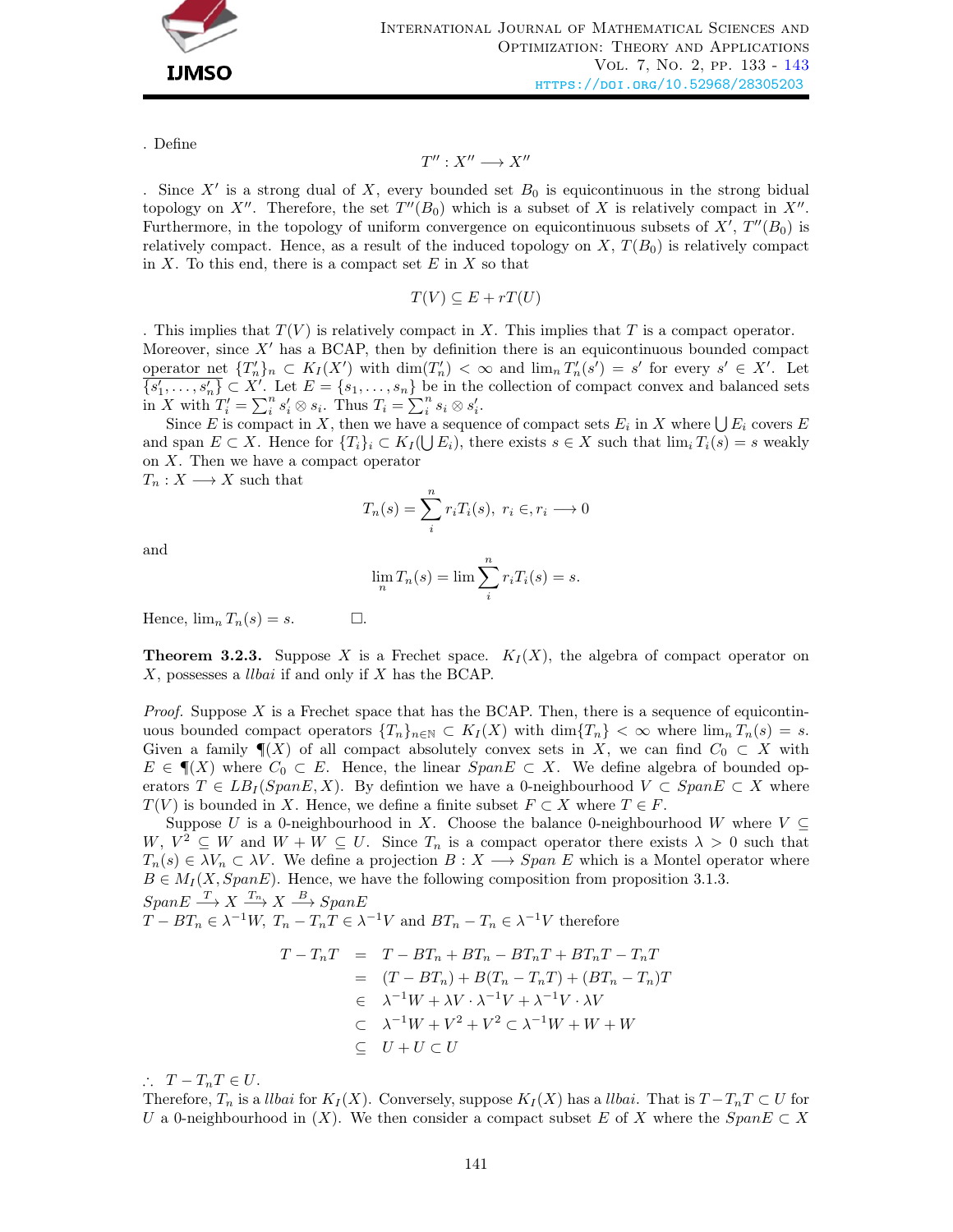

and a projection  $T : SpanE \longrightarrow X$  is defined by  $T(s) = s$  for every  $s \in SpanE$ . Therefore,  $\lim_{n}(T_nT(s) - T(s)) = 0$ . This shows that

$$
\lim_{n} T_n T(s) - T(s) = \lim_{n} T_n(s) - s = 0
$$

i.e.  $\lim_{n} T_n(s) = s$ . Hence X possesses a BCAP.  $\Box$ .

**Theorem 3.2.4.** Suppose X is a Frechet space. Then the algebra  $K_I(X)$  of compact operator on  $X$  has a *rlbai* if and only if  $X'$  has a BCAP.

*Proof.* Suppose X is a Frechet space and let its dual  $X'$  has an UPI. By Proposition 3.2.1 and Remark 2.1, X' has BCAP and this implies that for a sequence of compact operators  ${T_i}_{i\in\mathbb{N}}\subset K_I(X)$ with  $\dim\{T_i\} < \infty$  we have a net of compact bounded equicontinuous operators  $(T'_i)_i \subset K_I(X')$ with  $\dim\{T_i'\}_i < \infty$  where  $\lim_i T_i'(s') = s'$  for every  $s' \in X'$ . From  $T \in LB_I(SpanE, X)$  in (Theorem 3.2.3) we define a projection  $B': X' \longrightarrow \text{Span } E'$  such that  $T' \in LB_I(X', SpanE')$  for every  $s' \in X'$ , so also from  $B \in M_I(X, SpanE)$  in (Theorem 3.2.3) there is an inclusion operator  $B'$ : Span  $E' \to X'$  such that  $B' \in M_I(SpanE', X')$  (see [\[19\]](#page-10-13) Corollary 2.3).

For a bounded set D in  $Span E', B'(D)$  is relatively compact in X'. Since the strong dual of a reflexive Frechet space is reflexive,  $B'(D)$  is bounded. Hence, there exist a finite set  $P \subset X'$  where  $B' \in P$ . So also, since the Frechet space X is quasinormable, given a 0-neighbourhood V in X, we have  $B'(D) \subset V'$  where V' is the polar of V. This implies that  $T_i(V')$  is relatively compact in X'. Let  $U'$  be a 0-neighbourhood. We choose the balanced 0-neighbourhood  $V'$  and  $W'$  such that  $V' \subseteq W'$ ,  $V'^2 \subseteq W'$  and  $W' + W' \subseteq U'$ . Since we have  $T'_{i}(V')$  being relatively compact (bounded) implies that we can have  $\lambda > 0$  where  $T_i' \in \lambda V_i' \subset \lambda V'$ . So also for  $V' \subset X'$ , we have  $B' \in \lambda V'$ . For the bounded operator T', and for 0-neighbourhood  $V' \subset X'$  such that  $T' \in \lambda V$ . We use the following composition

$$
Span E' \xrightarrow{B'} X' \xrightarrow{T_i'} X' \xrightarrow{T'} Span E'.
$$

We note that,  $B' - T'T'_i \in \lambda^{-1}W'$ ,  $T'_i - T'_iB' \in \lambda^{-1}V'$  and  $(T'T'_i - T'_i) \in \lambda^{-1}V'$ . Hence,

$$
B' - T'_i B' = (B' - T'T'_i) + (T'T'_i - T'T'_i B') + (T'T'_i B' - T'_i B')
$$
  
= 
$$
(B' - T'T'_i) + T'(T'_i - T'_i B') + (T'T'_i - T'_i)B'
$$
  

$$
\in \lambda^{-1}V' + \lambda V' \cdot \lambda^{-1}V' + \lambda^{-1}V' \cdot \lambda V' = \lambda^{-1}V' + V'^2 + V'^2 \subset \lambda^{-1}V' + W' + W'
$$
  

$$
\subset U' + U' \subset U'
$$

 $\therefore$  B' - T'<sub>i</sub>B'  $\in U'.$ 

Therefore,  $B' - T_i'B' \in U'$ . This means that  $B - BT_i \in U$ . Hence, we can find a bounded subset  $M \subset X$  for which  $B(M)$  is totally bounded in  $SpanE$  and also a finite subset  $A \subset B(M)$  where  $B \in A$ . Hence,  $B - BT_i \in U$  implies that  $T_i$  is a *rlbai* for  $K_I(X)$ .

Conversely, suppose  $K_I(X)$  has a *rlbai*. This implies that  $B - BT_i \subset U$  for U a 0-neighbourhood in  $K_I(X)$ . Suppose  $E' \subset X'$  is a finite compact subset of  $X'$  and Span  $E' \subset X'$ . We define a projection  $B'$ : Span  $E' \longrightarrow X'$  by  $B'(s') = s'$  for every  $s' \in Span E'$ . Hence,

$$
\lim_i (T_i'B'(s')-B'(s'))=0
$$

implies

$$
\lim T_i'B'(s') - B'(s') = \lim_i T_i'(s') - s' = 0.
$$

Hence,  $\lim_i T'_i(s') = s'$ . Therefore, X' has a bounded compact approximation property.